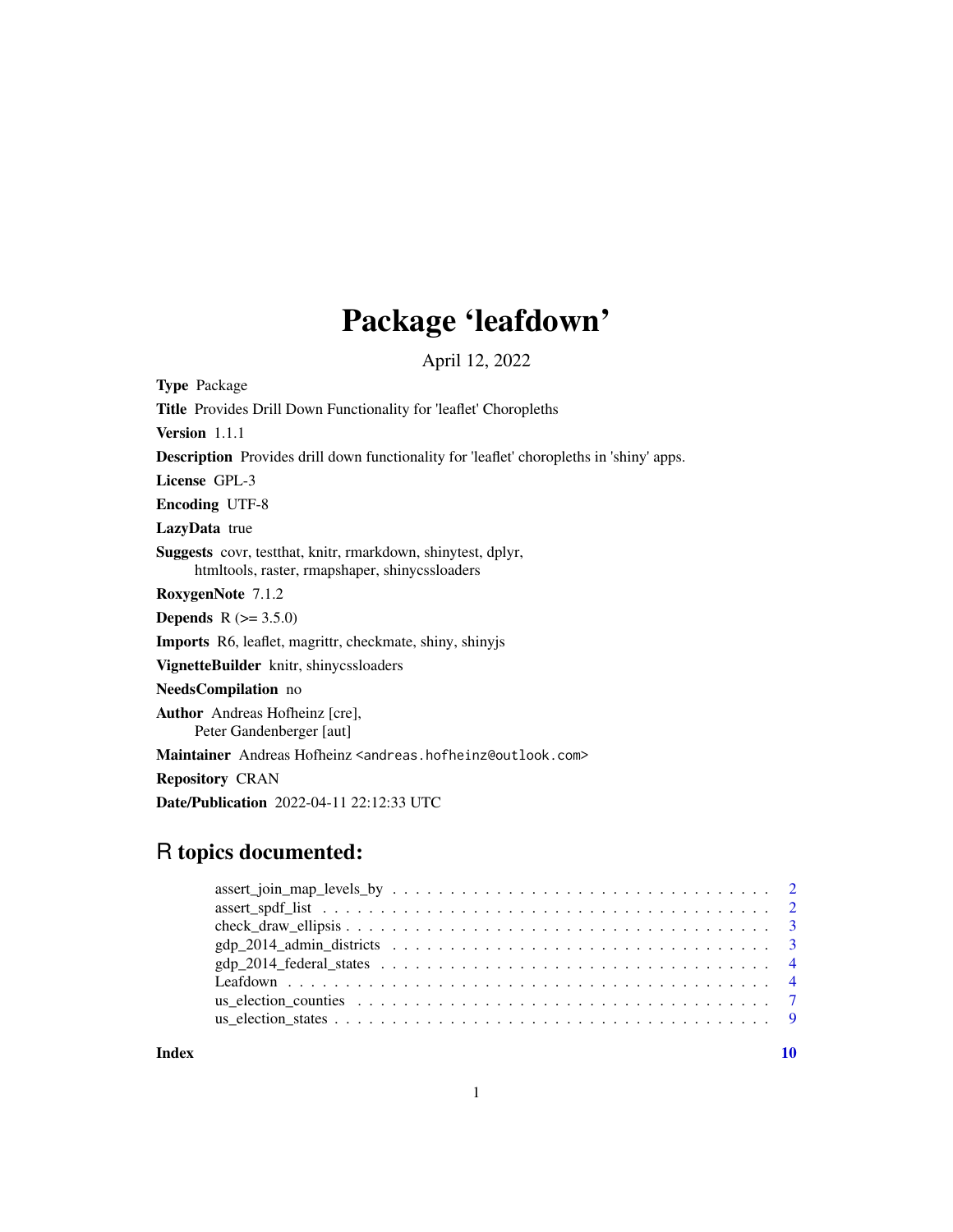```
assert_join_map_levels_by
```
*Check whether the given join\_map\_levels\_by is valid*

#### Description

The join\_map\_levels\_by must be a named vector of at most one element. The columns specified in the vector must be data slots of the spdfs in the spdfs\_list.

#### Usage

```
assert_join_map_levels_by(join_map_levels_by, spdfs_list)
```
#### Arguments

| join_map_levels_by |                                                            |  |
|--------------------|------------------------------------------------------------|--|
|                    | A named vector with the columns to join the map levels by. |  |
| spdfs_list         | A list with the spdfs of all map levels.                   |  |

#### Value

the join\_map\_levels\_by in the right order

| assert_spdf_list | Check whether the given spdf_list is a valid spdf_list and has all the |
|------------------|------------------------------------------------------------------------|
|                  | required params.                                                       |

#### Description

The spdf\_list must be a list of at most two elements. All elements must be a s4 class of type SpatialPolygonsDataFrame.

#### Usage

```
assert_spdf_list(spdfs_list)
```
#### Arguments

spdfs\_list A list with the spdfs of all map levels

#### Value

TRUE if spdf\_list is valid.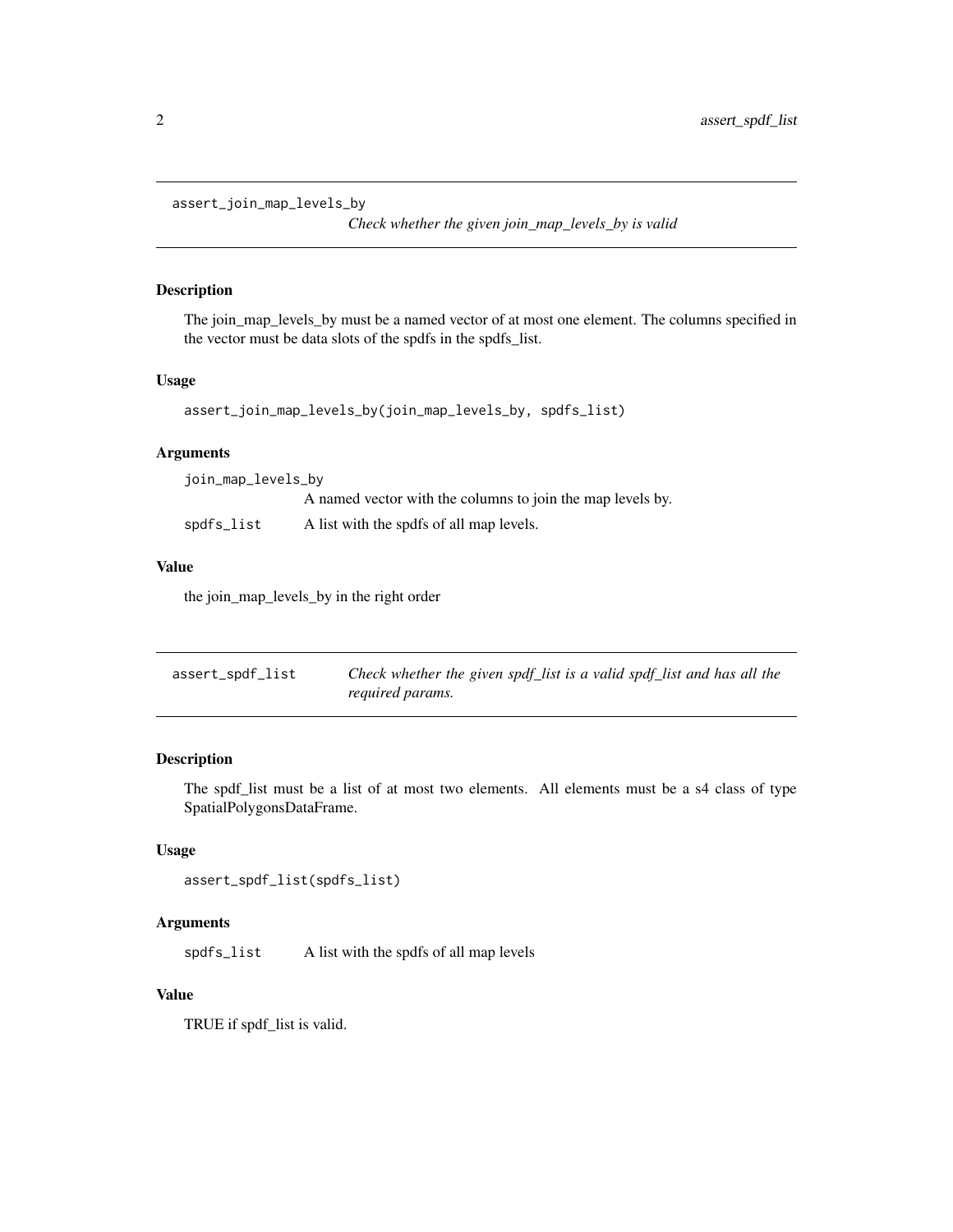<span id="page-2-0"></span>check\_draw\_ellipsis *Checks for undesired arguments in ellipsis in \$draw\_leafdown method*

#### Description

Checks arguments in ellipsis for undesired inputs such as 'layerId' which may collide with internal structure of leafdown and returns a "cleaned" version of the arguments by removing or redefining problematic inputs. e.g. 'layerId' is removed from arg\_list when set.

#### Usage

```
check_draw_ellipsis(...)
```
#### Arguments

... Additional arguments given to leaflet::addPolygons

#### Value

List containing arguments in ... as elements

```
gdp_2014_admin_districts
```
*GPD for administrative districts of Germany for 2014.*

#### Description

A dataset containing the GPD (gross domestic product) for 402 administrative districts of Germany for the year 2014.

#### Usage

gdp\_2014\_admin\_districts

#### Format

A data frame with 402 rows and 2 variables:

Admin\_District Name of the administrative district GDP\_2014 GDP for the year 2014, in euro

#### Source

Landatlas (www.landatlas.de). Ausgabe 2018. Hrsg.: Thuenen-Institut fuer Laendliche Raeume - Braunschweig 2018.

Note that in this package we have slightly adapted some names of the administrative districts for a better match.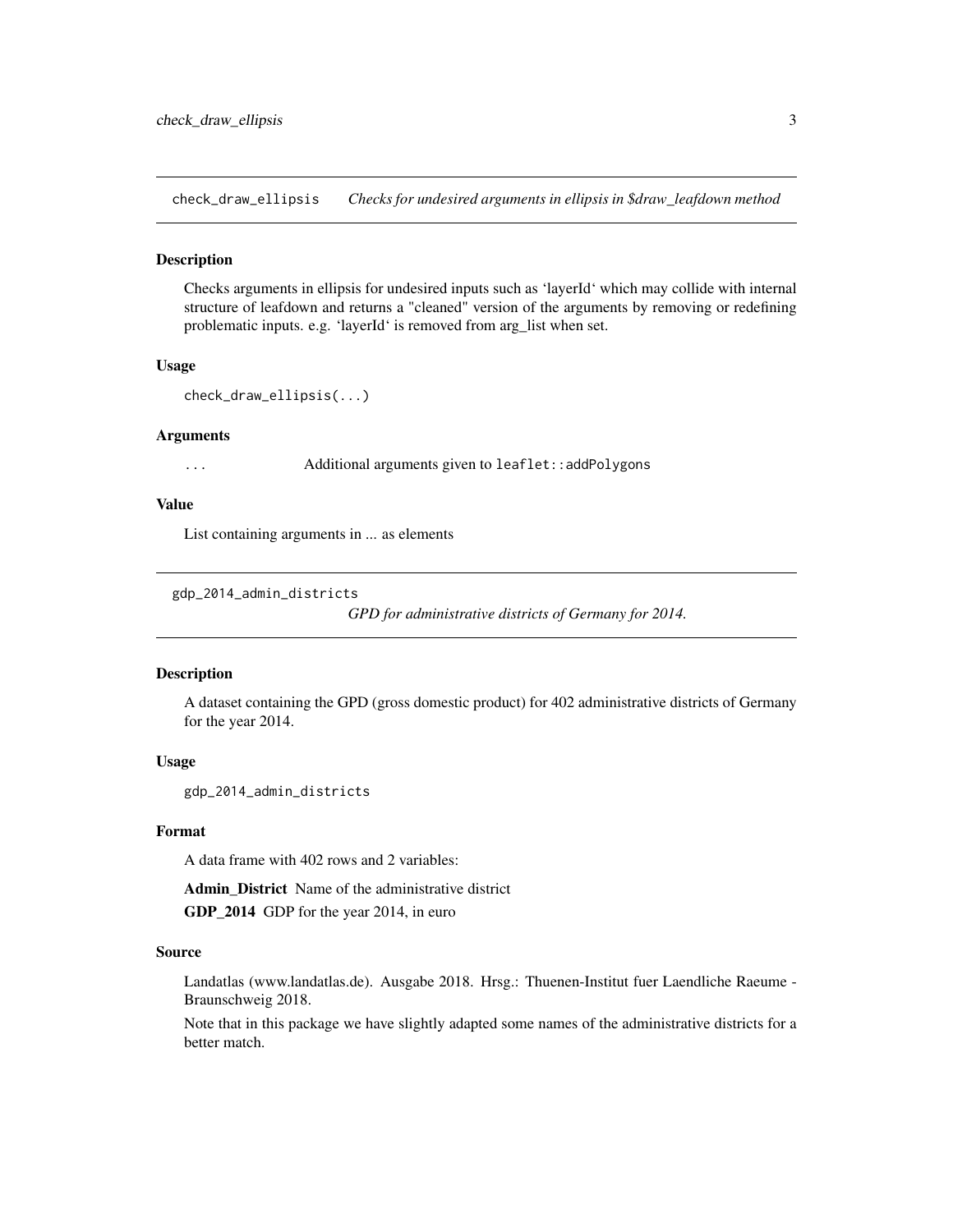```
gdp_2014_federal_states
```
*GPD for federal states of Germany for 2014.*

#### Description

A dataset containing the GPD (gross domestic product) for all 16 federal states of Germany for the year 2014.

#### Usage

gdp\_2014\_federal\_states

#### Format

A data frame with 16 rows and 2 variables:

Federal\_State Name of the federal state

GDP\_2014 GDP for the year 2014, in euro

#### Source

Arbeitskreis Volkswirtschaftliche Gesamtrechnungen der Laender: [https://www.deutschlandinz](https://www.deutschlandinzahlen.de)ahlen. [de](https://www.deutschlandinzahlen.de)

Leafdown *Leafdown R6 Class*

#### Description

This class acts as a wrapper around a leafdown map.

#### Active bindings

- curr\_sel\_data A reactiveValue containing a data.frame with the metadata and (if available) the corresponding values of all currently selected shapes.
- curr\_data The metadata and (if available) the corresponding values of all currently displayed shapes.
- curr\_map\_level Index of the current map level. This corresponds to the position of the shapes in the spdfs\_list. (i.e The highest-level is 1, the next is 2 and so on...).
- curr\_poly\_ids The ids of all polygons of the current map level.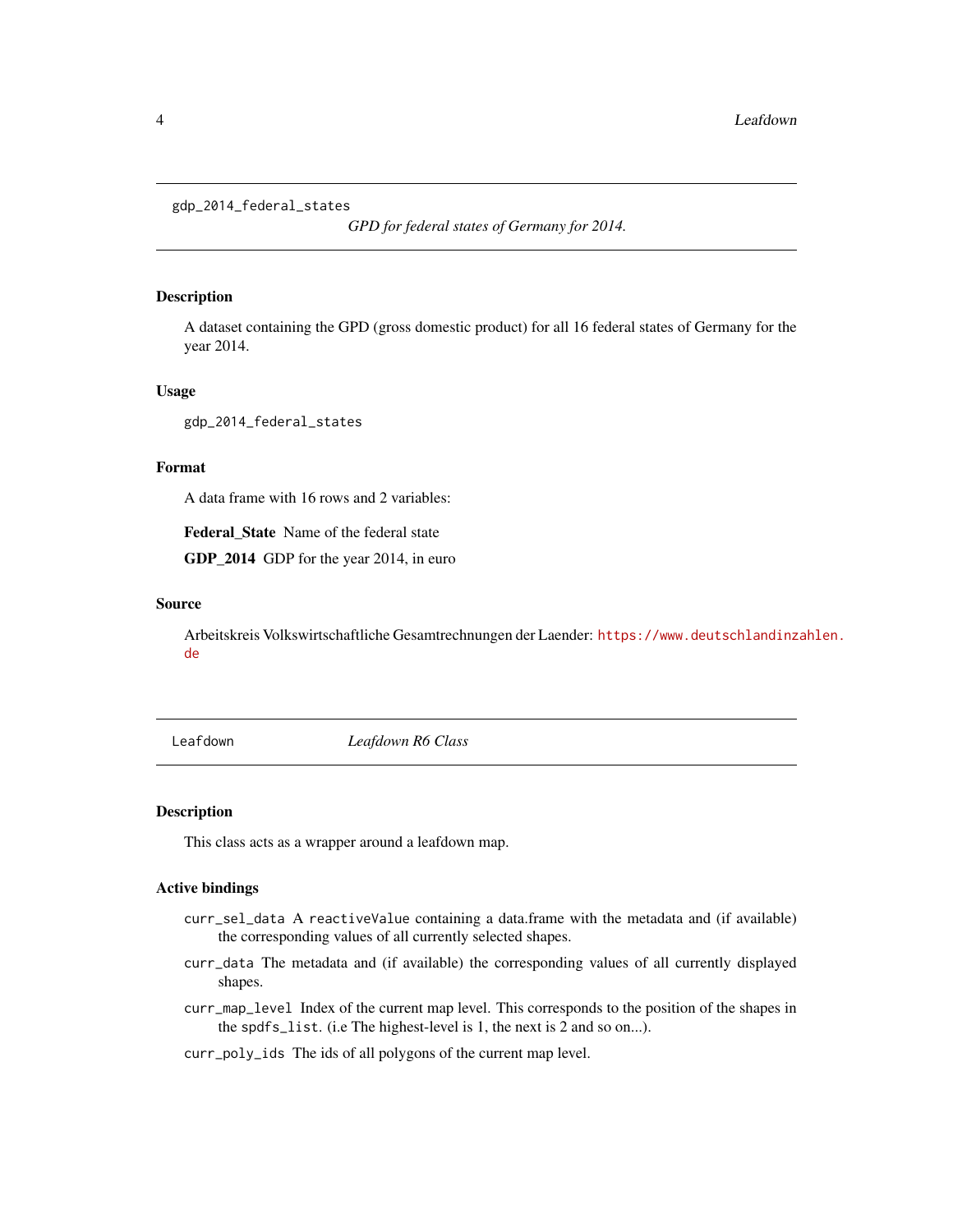#### Leafdown 5

#### Methods

#### Public methods:

- [Leafdown\\$new\(\)](#page-4-0)
- [Leafdown\\$draw\\_leafdown\(\)](#page-4-1)
- [Leafdown\\$keep\\_zoom\(\)](#page-4-2)
- [Leafdown\\$add\\_data\(\)](#page-4-3)
- [Leafdown\\$drill\\_down\(\)](#page-5-0)
- [Leafdown\\$drill\\_up\(\)](#page-5-1)
- [Leafdown\\$toggle\\_shape\\_select\(\)](#page-5-2)
- [Leafdown\\$clone\(\)](#page-5-3)

<span id="page-4-0"></span>Method new(): Initializes the leafdown object.

#### *Usage:*

Leafdown\$new(spdfs\_list, map\_output\_id, input, join\_map\_levels\_by = NULL)

*Arguments:*

spdfs\_list A list with the spdfs of all map levels. This cannot be changed later.

map\_output\_id The id from the shiny-ui used in the leafletOutput("<<id>>"). Used to observe for shape click events.

input The input from the shiny app.

join\_map\_levels\_by A named vector of length length(spdfs\_list) -1 with the columns by which the map levels should be joined. The first element defines how the first and second map levels should be joined, the second element does the same for the second and third map levels and so on. The name of an element defines the name of the join column in the upper map level and the actual element the join column of the lower map level. By default this is set to c("GID\_0" = "GID\_0", "GID\_1" = "GID\_1", ..., "GID\_n" = "GID\_n"), where n is length(spdfs\_list) -1.

<span id="page-4-1"></span>Method draw\_leafdown(): Draws the leaflet map on the current map level. All unselected parents will be drawn in gray.

*Usage:*

Leafdown\$draw\_leafdown(...)

*Arguments:*

... Additional arguments given to leaflet::addPolygons

<span id="page-4-2"></span>Method keep\_zoom(): Keeps the zoom after drill\_down and drill\_up events.

*Usage:*

Leafdown\$keep\_zoom(map, input)

*Arguments:*

map the map output from draw\_leafdown

input the input object from the shiny app

<span id="page-4-3"></span>Method add\_data(): Adds the data to the currently displayed shapes. This includes the metadata AND the values to be visualized in the map.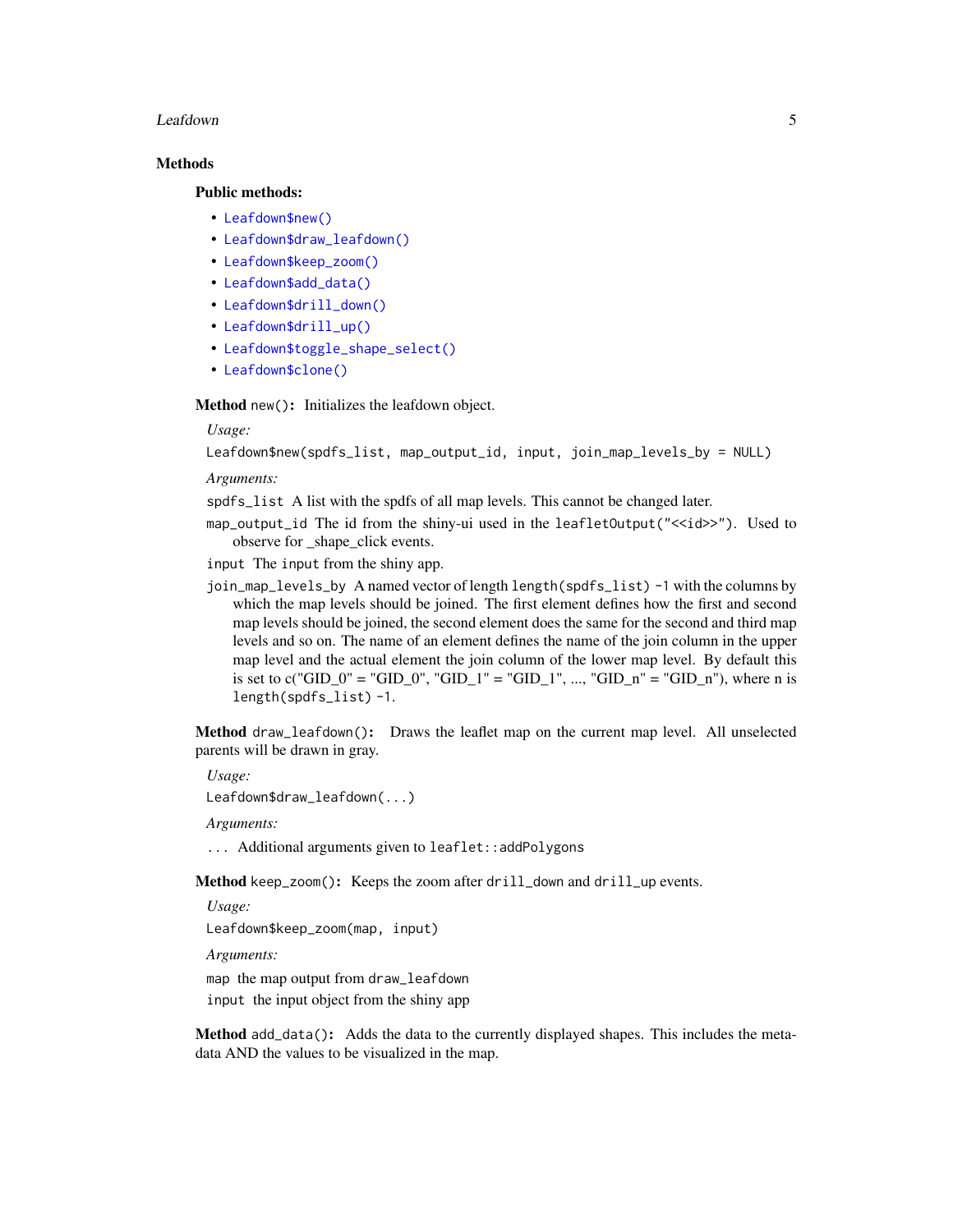*Usage:* Leafdown\$add\_data(data)

*Arguments:*

data The new data existing of the meta-data and the values to display in the map(color)

<span id="page-5-0"></span>Method drill\_down(): Drills down to the lower level if:

- there is a lower level (for now there are only two levels)
- at least one shape is selected to drill down on

This will not redraw the map. Also call add\_data to add data for the new level and then draw\_leafdown to redraw the map on the new level.

```
Usage:
Leafdown$drill_down()
```
<span id="page-5-1"></span>Method drill\_up(): Drills up to the higher level if:

• there is a higher level (for now there are only two levels)

This will not redraw the map. Also call add\_data to add data for the new level and then draw\_leafdown to redraw the map on the new level.

*Usage:* Leafdown\$drill\_up()

<span id="page-5-2"></span>Method toggle\_shape\_select(): Selects the shape with the given shape id, or unselects it if it was already selected.

```
Usage:
Leafdown$toggle_shape_select(shape_id)
```
*Arguments:*

shape\_id the id of the shape to select, has to be a character and in the current map-level.

<span id="page-5-3"></span>Method clone(): The objects of this class are cloneable with this method.

*Usage:*

```
Leafdown$clone(deep = FALSE)
```
*Arguments:*

deep Whether to make a deep clone.

#### Examples

```
## Not run:
```

```
library(leafdown)
library(leaflet)
library(shiny)
library(dplyr)
library(shinyjs)
```

```
ger1 <- raster::getData(country = "Germany", level = 1)
ger2 <- raster::getData(country = "Germany", level = 2)
```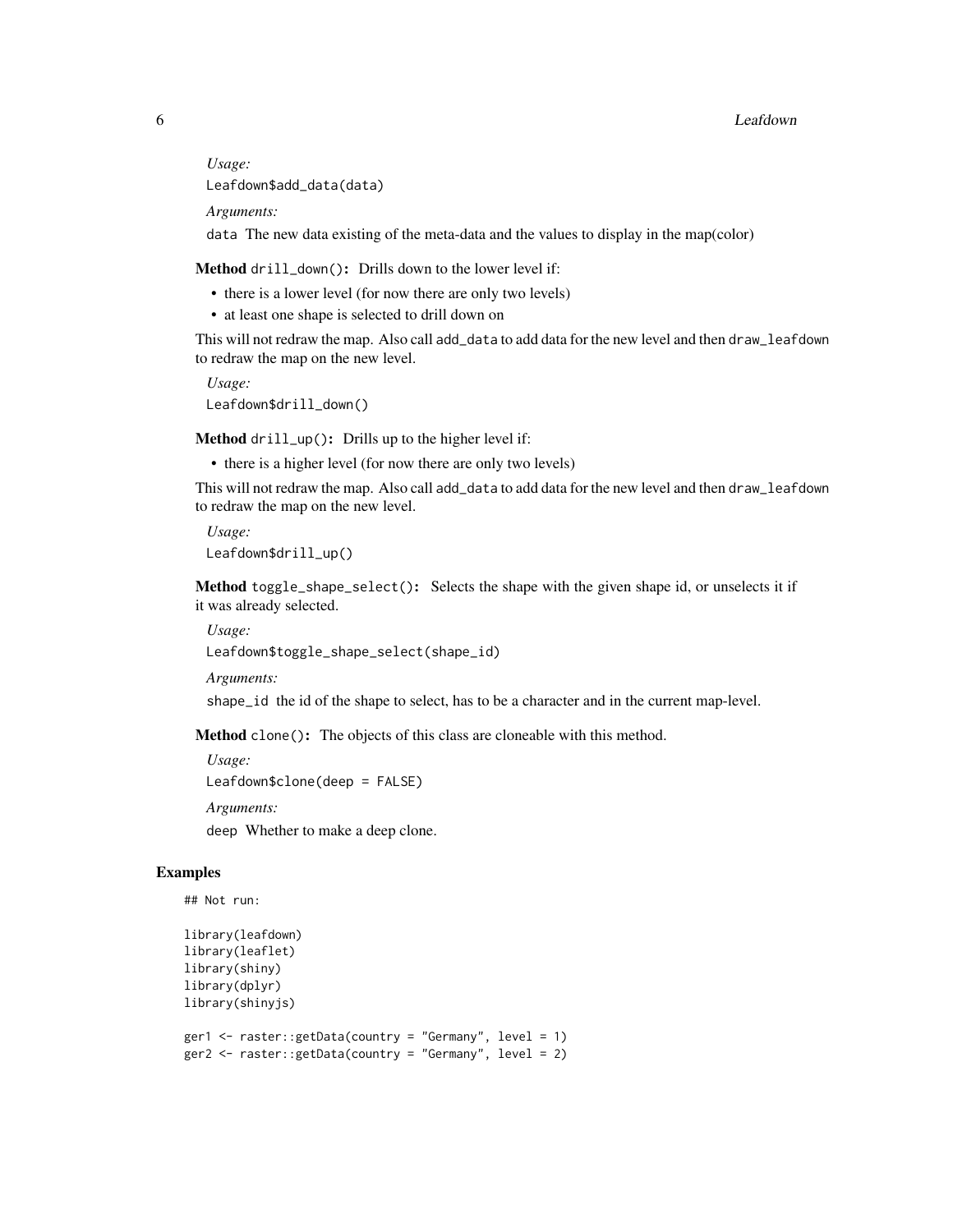```
spdfs_list <- list(ger1, ger2)
ui <- shiny::fluidPage(
 useShinyjs(),
  actionButton("drill_down", "Drill Down"),
  actionButton("drill_up", "Drill Up"),
  leafletOutput("leafdown")
)
server <- function(input, output) {
  my_leafdown <- Leafdown$new(spdfs_list, "leafdown", input)
  update_leafdown <- reactiveVal(0)
  observeEvent(input$drill_down, {
    my_leafdown$drill_down()
    update_leafdown(update_leafdown() + 1)
  })
  observeEvent(input$drill_up, {
    my_leafdown$drill_up()
   update_leafdown(update_leafdown() + 1)
 })
  output$leafdown <- renderLeaflet({
    update_leafdown()
    meta_data <- my_leafdown$curr_data
    curr_map_level <- my_leafdown$curr_map_level
    if (curr_map_level == 1) {
      data <- meta_data %>%
        left_join(gdp_2014_federal_states, by = c("NAME_1" = "Federal_State"))
    } else {
      data <- meta_data %>%
        left_join(gdp_2014_admin_districts, by = c("NAME_2" = "Admin_District"))
    }
    my_leafdown$add_data(data)
   my_leafdown$draw_leafdown(
     fillColor = ~ colorNumeric("Greens", GDP_2014)(GDP_2014), weight = 2, color = "grey"
    )
 })
}
shinyApp(ui, server)
## End(Not run)
```
us\_election\_counties *Results of the 2016 US Presidential Election - County Level*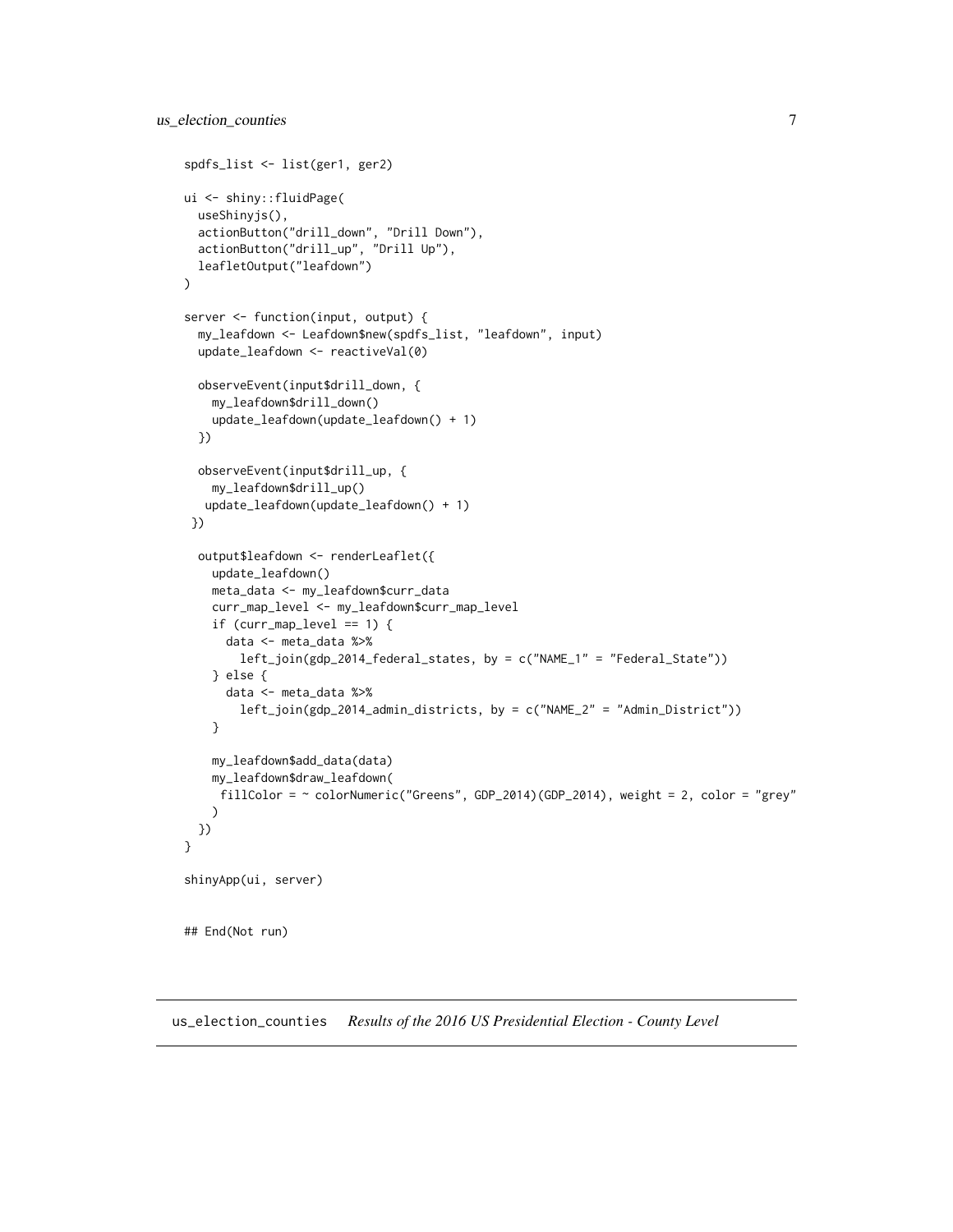#### Description

A dataset containing the results of the presidential election and census data (e.g. racial makeup, unemployment)

#### Usage

us\_election\_counties

#### Format

A data frame with 3,143 rows and 17 total columns

State Name of the State

ST Abbreviation of the State name

County Name of the County

Votes Total number of votes cast

Republicans2016 Percent of votes for the Republican Party

Democrats2016 Percent of votes for the Democratic Party

Green2016 Percent of votes for the Green Party

Libertarians2016 Percent of votes for the Libertarian Party

TotalPopulation Total Population of the county

Unemployment Percent of unemployment

White Percentage of Whites

Black Percentage of Blacks

Hispanic Percentage of Hispanics

Asian Percentage of Asians

Amerindian Percentage of Amerindians

Other Percentage of Other Races

NAME\_2 The short County name, used for matching with the map

#### Source

https://github.com/Deleetdk/USA.county.data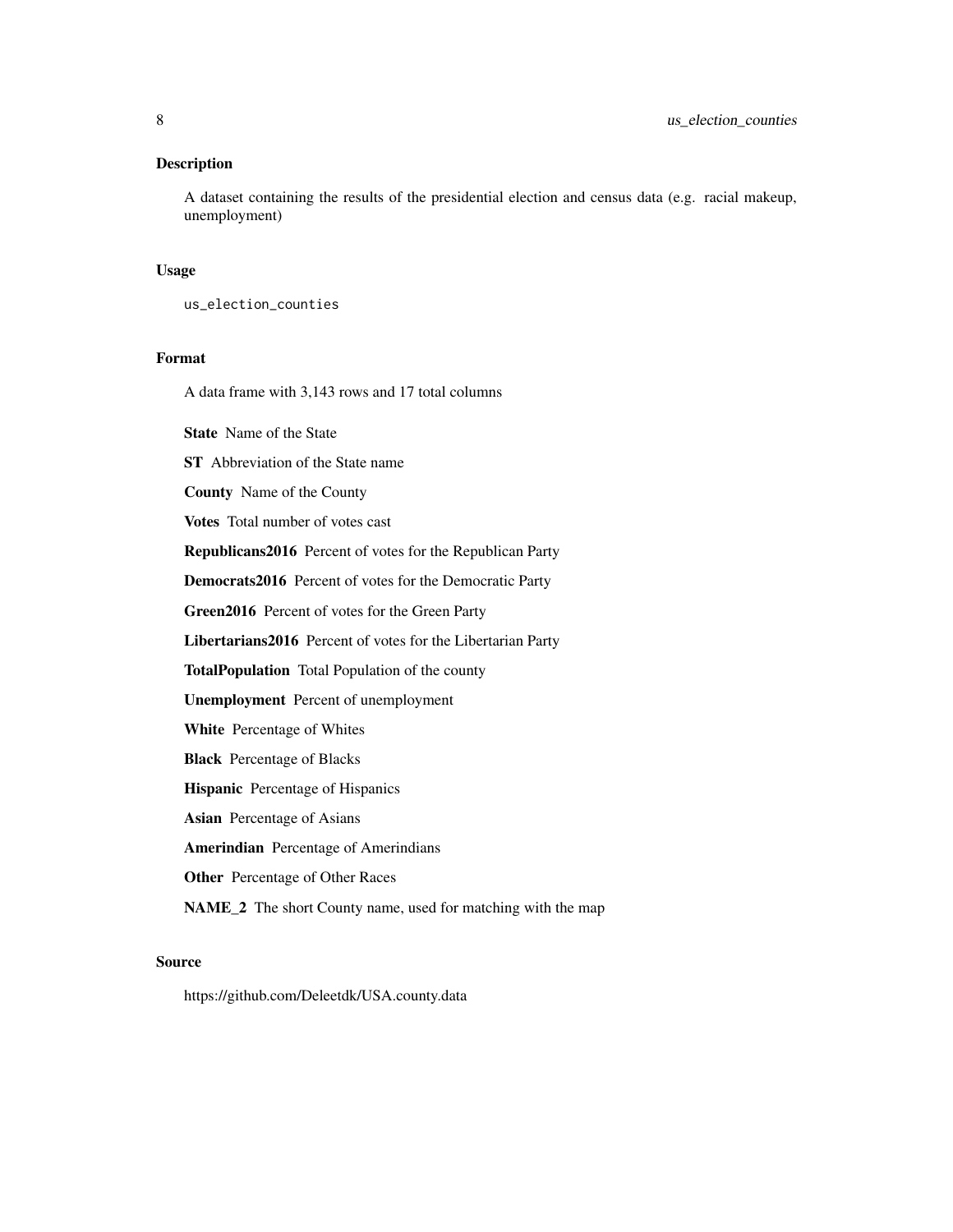<span id="page-8-0"></span>us\_election\_states *Results of the 2016 US Presidential Election - State Level*

#### Description

A dataset containing the results of the presidential election and census data (e.g. racial makeup, unemployment)

#### Usage

us\_election\_states

#### Format

A data frame with 51 rows and 15 total columns

State Name of the State

ST Abbreviation of the State name

Votes Total number of votes cast

Republicans2016 Percent of votes for the Republican Party

Democrats2016 Percent of votes for the Democratic Party

Green2016 Percent of votes for the Green Party

Libertarians2016 Percent of votes for the Libertarian Party

TotalPopulation Total Population of the county

Unemployment Percent of unemployment

White Percentage of Whites

Black Percentage of Blacks

Hispanic Percentage of Hispanics

Asian Percentage of Asians

Amerindian Percentage of Amerindians

Other Percentage of Other Races

#### Source

https://github.com/Deleetdk/USA.county.data

Note: The data was aggregated from the county level